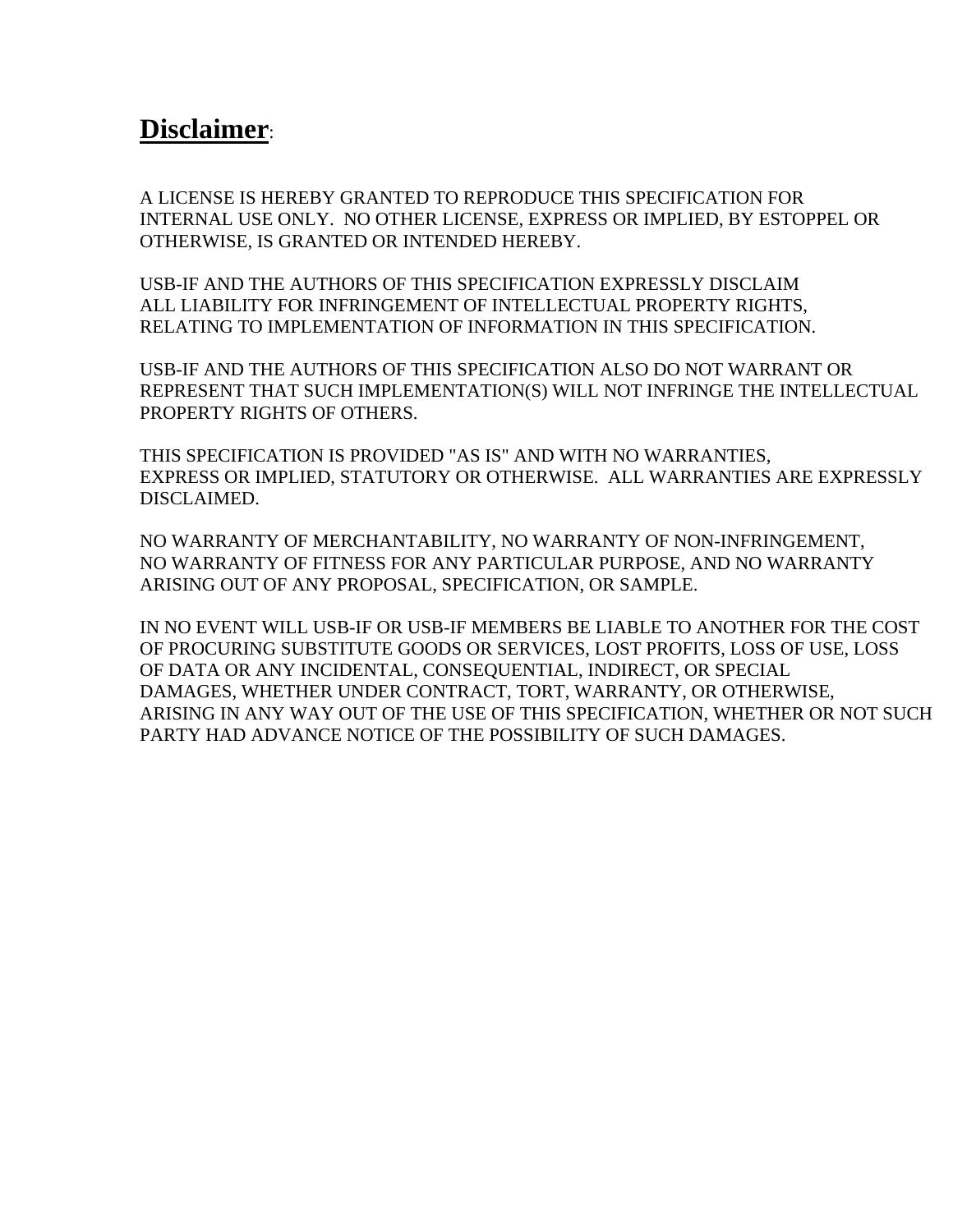# **USB Connector for Mezzanine Applications Guidelines Rev. 1.0**

# **An Interface for USB Peripheral Devices**

#### Definition:

For the purpose of this document, a USB plug shall be defined as any physical topology capable of connecting a "downstream device" to the "upstream port" of another device, using the defined USB connection.

### **Features**

- A mechanical interface specification only
	- No Device electronics are defined
- Fully conforming with USB 2.0 'A' side connector electrical specifications
- Designed for manufacturability and low cost design
- Device volume is competitive in respect to other devices used in Embedded such as CF and IDE based modules

## **Design Goals**

- 1. To define an industry standard for embedded: rugged, low cost, small USB interface that enables USB device vendors to penetrate the growing consumer electronics (CE) and embedded host market, in addition to the computing market thus grow the overall USB market
- 2. To comply with existing electrical USB 2.0 device specifications
- 3. To be competitive with other existing small form factor device mechanical designs in ruggedness, cost, simplicity manufacturability and usability
- 4. Through proper device mechanical design, to encourage host-side sockets that are equally simple

**Revision History**  Rev. 0.9: - Second revision